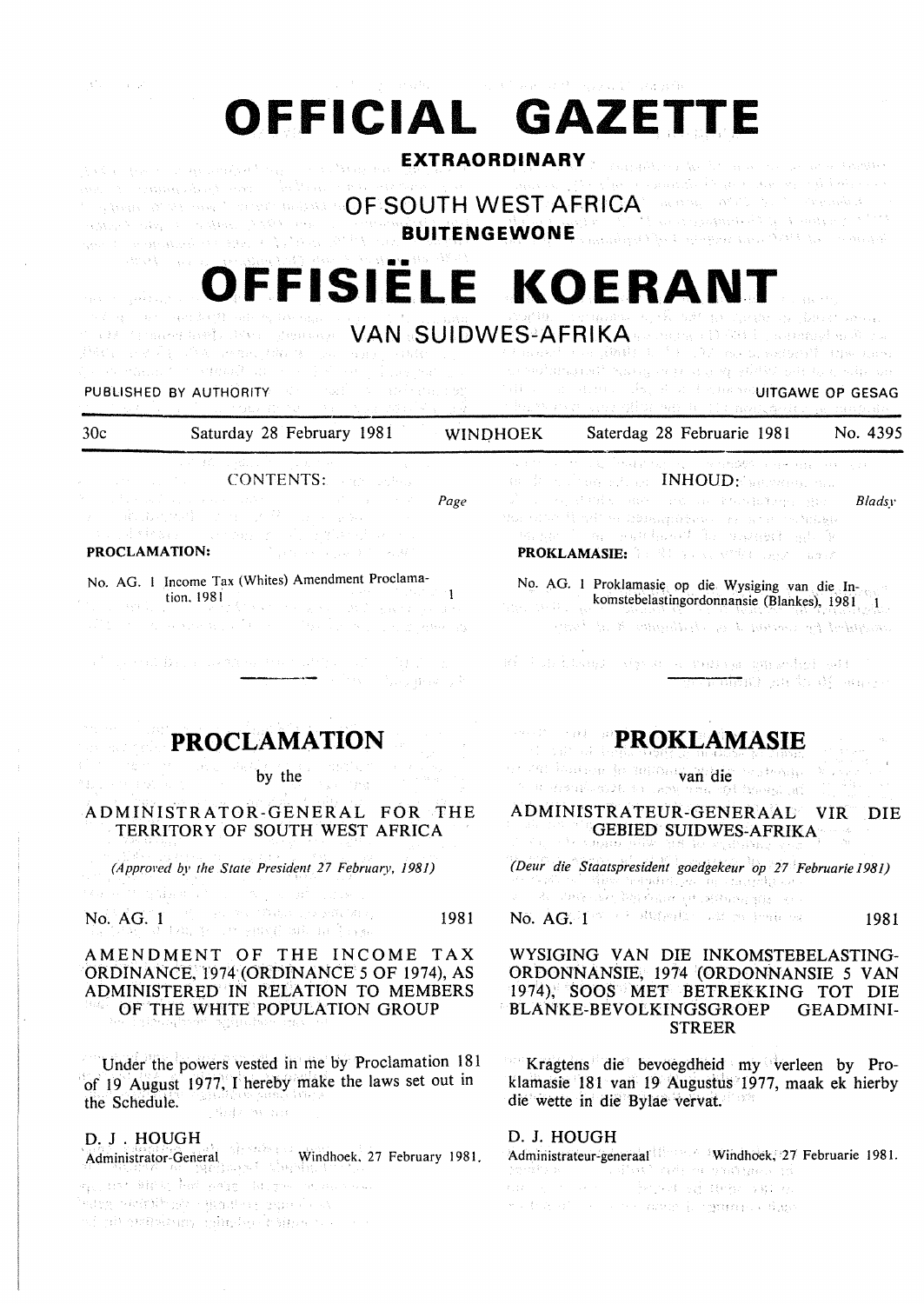## **SCHEDULE**

*Amendment of section 13 of Ordinance 5 of 1974, as amended by section 5 of Ordinance 6 of 1975, section 5 of Ordinance 3 of 1976, section 2 of Ordinance 2 of 1977, section 1 of Ordinance 6 of 1979, section 4 of Ordinance 3 of 1980 and section 3 of Ordinance 8 ·of 1980* 

1. Section 13 of the Income Tax Ordinance, 1974, as administered, in terms of the Representative Authorities Proclamation, 1980 (Proclamation AG. 8 of 1980), read with Proclamation AG. 13 of 1980, in relation to members of the White population group (hereinafter referred to as the Ordinance), is hereby amended by the addition in subsection  $(1)$  of the following paragraph:

a Lwist to

"(r) an amount received or accrued as an occupation allowance in relation to the pursuit of farming operations in an area which is a designated area as contemplated in the Promotion of the Density of Population in Designated Areas Act, 1979 (Act 18 of 1979).".

*Substitution of section 20 of Ordinance 5 of 1974, as substituted by section· 6 of Ordinance 3 of 1980 and amended by section 4 of Ordinance 8 of 1980* 

2. The following section is hereby substituted for section 20 of the Ordinance:

**.. Determination of amount of nor**mal tax to be levied in respect of the taxable in**come of any**  married person in **whose income**  there are included **any earnings of**  his wife.

 $\mathcal{P}^{\text{c}}_{\text{A}}\mathcal{O}^{\text{c}}_{\text{A}}$ 

机())/\*行程器

スコとす

20. (1). Notwithstanding the provisions of section 6, there shall in the determination of the amount of normal tax to be levied for any year of assessment in respect of the taxable income of any taxpayer in whose income there are included any earnings of his wife under the provisions of section 10(2), be made separate calculations in accordance with the rates of tax applicabie to married persons as prescribed in the schedule to section  $6 -$ 

 $(a)$  in respect of so much of the said taxable income as is attributable to the in-一点 clusion theirin of such earnings; and

**(b)** in respect of so much of the said taxable income as is arrived at by Andrew at anyth excluding therefrom such earnings:

> Privided that notwithstanding anything to the contrary in this Ordinance contained, no tax shall be levied in respect of any such earnings if such earnings do not ex-

*Wysiging van artike/13 van Ordonnansie 5 van 1974, soos gewysig deur artikel 5 van Ordonnansie 6 van 1975, artikel 5 van Ordonnansie 3 van 1976, artikel 2 van Ordonnansie 2 van 1977, artikel 1 van Ordonnansie 6 van 1979, artikel 4 van Ordonnansie 3 van 1980 en artikel 3 van Ordonnansie 8 van 1980* 

**BYLAE** 

 $\mathcal{R}(\mathcal{G})$ 

1. Artikel 13 van die Inkomstebelastingordonnansie, 1974, soos ingevolge die Proklamasie op Verteenwoordigende Owerhede, 1980 (Proklamasie AG. 8 van 1980), gelees met Proklamasie AG. 13 van 1980, met betrekking tot lede van die Blanke-bevolkingsgroep geadministreer (hieronder die Ordonnansie genoem), word hierby gewysig deur in subartikel (I) die volgende paragraaf by te voeg:

"(r) 'n bedrag ontvang of toegeval as 'n okkupasietoelae met betrekking tot die beoefening van boerdery in 'n gebied wat 'n aangewese gebied is soos beoog in die Wet op die Bevordering van Bevolkingsdigtheid in Aangewese Gebiede, 1979 (Wet 18 van 1979).".

*Vervanging van artike/20 van Ordonnansie 5 van 1974, soos vervang deur artike/6 van Ordonnansie 3 van 1980 en gewysig deur artikel 4 van Ordonnansie 8 van 1980* 

2. Artikel 20 van die Ordonnansie word hierby deur die volgende artikel vervang:

"Vasstelling van **bedrag van nor-**male belasting wat gehef word ten opsigte van **belasbare inkomste van "n ge**troude persoon by **wie se inkomste daar enige verdienste van sy**  eggenote ingereken word.

an BR Steel

20. (I) Ondanks die bepalings van artikel 6, word daar by die vastelling van die bedrag van normale belasting wat vir 'n jaar van aanslag gehef word ten opsigte van die belasbare inkomste van 'n belastingpligtige by wie se inkomste daar enige verdienste van sy eggenote ingevolge die bepalings van artikel 10(2) ingereken word, afsonderlike berekeninge volgens die skale van belasting van toepassing op getroude persone soos voorgeskryf in die bylae by artikel 6, gemaak-

- (a) ten opsigte van soveel van bedoelde belasbare inkomste as wat toeskryibaar is aan die insluiting daarin van sodanige verdienste; en
- (b) ten opsigte van soveel van bedoelde belasbare inkomste as wat bereken word deur sodanige verdienste daarvan uit te sluit:

Met dien verstande dat, ondahks enige andersluidende bepalings in hierdie Ordonnansie vervat, geen belasting ten opsigte van enige sodanige verdienste gehef word nie indien sodanige verdienste die be-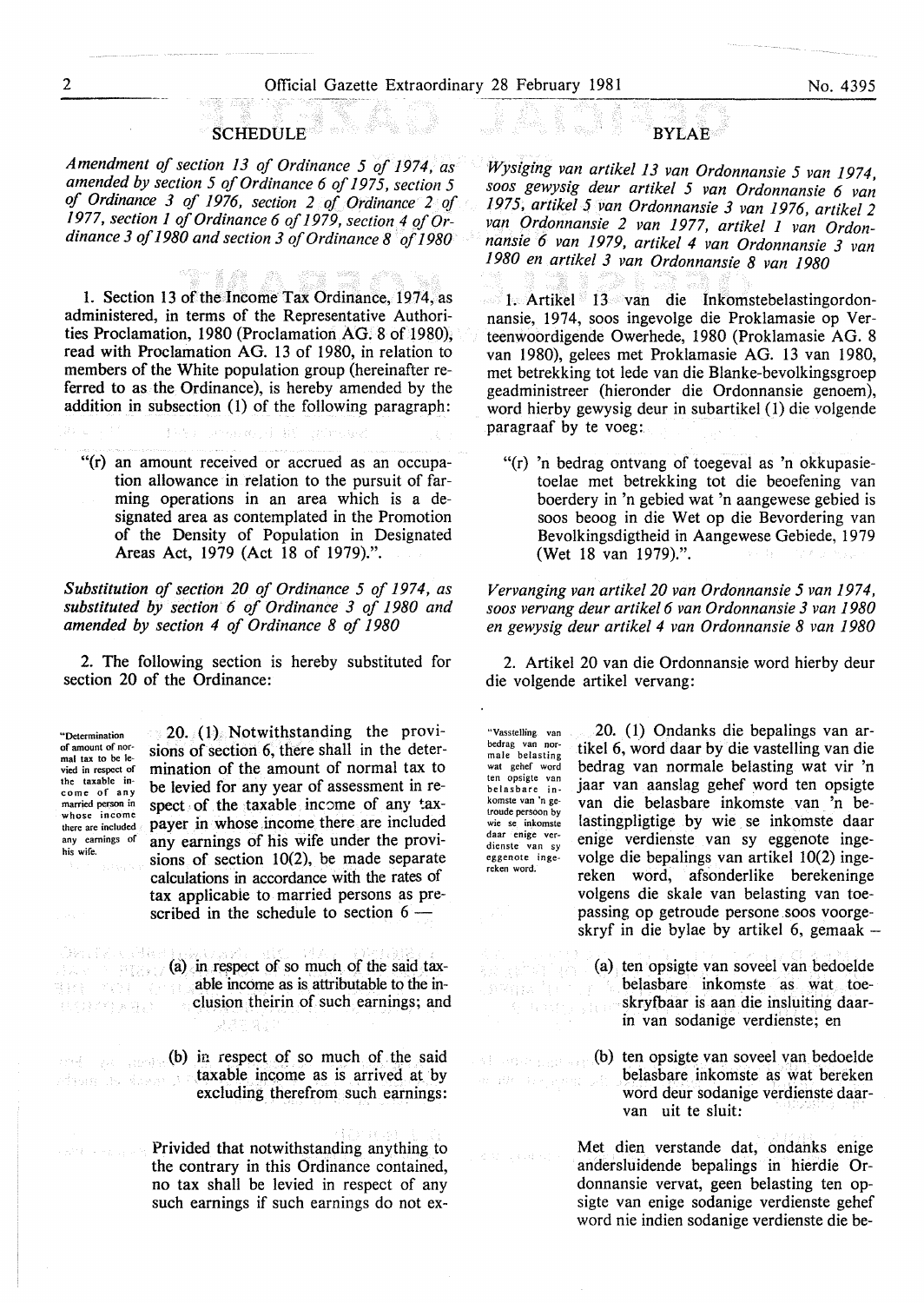ingsa jutkaa president

alis Difference al

ceed the amount of one thousand rand. drag van eenduisend rand nie te bowe Garaghty (the gaan nie. an et diveksa soldin la romana silonologi ette vario kore i adi u gobiyec subeye  $\mathbb{R}^{d_1}$  for the purposes of this section  $(2)$  For the purposes of this section wan aka jira y (2) By die toepassing van hierdie artikel Editorii San "earnings" shall mean any income debeteken "verdienste" enige inkomste wat .<br>Geboren arabi rived by a married woman by way of deur 'n getroude vrou verkry word by s.<br>Santa storia wyse van <sub>200</sub>0 - 2000 - 2000 -<br>Wyse van <sub>2000 -</sub> 2000 - 3000 - 2000 - 2000 (a) any *bona fide* salary; (a) 'n *bona fide* Salaris; ลพิก (พิธีกษุโรกชิ PRESENTATION CALL (b) any amount referred to in **be the paragraaf (b), (c) of (d)**  $\text{ch}$  bedrag in paragraaf (b), (c) of (d) van die omskrywing van "bruto inparagraph (b), (c) or (d) of the definition of "gross income" in section **komste" in artikel 1 bedoel;**<br> $k \geq 0$  is table of above the decay function  $\{0, i\}$  (i.e., Contactory Court  $\mathbf{1}$ ; The Barriston do as  $g \sim (c)$  'n bedrag wat ingevolge paragraaf (c) any amount required to be included (g) van daardie omskrywing by bein such woman's gross income undoelde vrou se bruto inkomste ingeder paragraph (g) of that definition, sluit moet word, of a laster ran kilosof รณุโดยวังวัย : : Distance **SAMPLE REA** but does not include any amount remaar sluit nie in nie 'n bedrag wat deur bedoelde vrou ontvang is of aan haar toegeceived by or accrued to such woman  $$ val heten gallant ukoan (i) from any business carried on by (i) van 'n besigheid deur haar gedryf;  $\sigma_{\rm s}$  of the maximum construction her; or (ii) from her husband or any part-(ii) van haar man of 'n vennootskap nership of which she or her huswaarvan sy of haar man ten tyde band was at the time of the said revan bedoelde ontvangs of toevalling ceipt or accrual a member; or 'n lid was; of San Filma (iii) from any private company of (iii) van 'n private maatskappy waarsupport the company which she or her husband was at van sy of haar man toe 'n direk-**3. THE SUMPER** such time a director; or teur was; of  $\mathcal{O}(\mathcal{G} \cup \{ \mathcal{V}_{\mathcal{P} \cup \mathcal{S}} \otimes \mathcal{S} \})$ ste an speaker (iv) from any private company of (iv) van 'n private maatskappy waarwhich she or her husband was at van sy of haar man toe die enigste such time the sole or principal of hoofaandeelhouer of een van die shareholder or one of the leading vernaamste aandeelhouers was.". shareholders.": katalog politiko iga sel hada akan antikalis sam *lnvoeging van paragraaf lOA in Bylae 2 by Ordon-***Insertion of paragraph 10A in Schedule 2 to Ordinance** *nansie 5 van 1974 5 of 1974* and use as <sub>which</sub> specifically an<br>the constraint publication in an exception of the con-3. Bylae 2 by die Ordonnansie word hierby gewysig  $3.$  Schedule 2 to the Ordinance is hereby amended by deur na paragraaf 10 die volgende paragraaf in te voeg: the insertion after paragraph 10 of the following paragraph: 10A. (1) Indien daar tot bevrediging van die Se-" 10A. (1) If it is proved to the satisfaction of the kretaris bewys word dat 'n boer -Secretary that any farmer  $-$ 

(i) has in any year of assessment sold livestock on account of drought, stock disease or damage to

(ii) has within four years after the close of the said year of assessment purchased livestock to replace the live-

 $\begin{array}{l} \mathcal{P}^{\mu\nu}_{\nu\sigma} \mathcal{P}^{\mu\nu}_{\nu} \mathcal{P}^{\nu}_{\nu} \mathcal{P}^{\nu}_{\nu} \mathcal{P}^{\nu}_{\nu} = \mathcal{P}^{\mu\nu}_{\nu\sigma} \mathcal{P}^{\mu\nu}_{\nu} \mathcal{P}^{\nu}_{\nu} \\ \mathcal{P}^{\mu\nu}_{\nu} \mathcal{P}^{\mu\nu}_{\nu} \mathcal{P}^{\nu}_{\nu} = \mathcal{P}^{\mu\nu}_{\nu} \mathcal{P}^{\nu}_{\nu} \mathcal{P}^{\nu}_{\nu} \mathcal{P}^{\nu}_{$ 

grazing by fire or plague; and

stock so sold,

- (i) gedurende 'n jaar van aanslag weens droogte, veesiekte of beskadiging van weiding deur brand of plaag lewende hawe verkoop het; en
- (ii) binne vier jaar na die afsluiting van genoemde jaar van aanslag lewende hawe gekoop het ter vervanging van die lewende hawe wat aldus verkoop is,

aregular the real product  $\pi \otimes \pi / \mathcal{W}$  of  $\mu \boxtimes \pi \otimes \pi \boxtimes \mathcal{W}$  and  $\left\langle \frac{1}{2} \left( \frac{d}{d} \frac{d}{d} \right) \frac{d}{d} \right\rangle = \frac{1}{2} \left( \frac{d}{d} \right) \left( \frac{d}{d} \right) \left( \frac{d}{d} \right)^2$